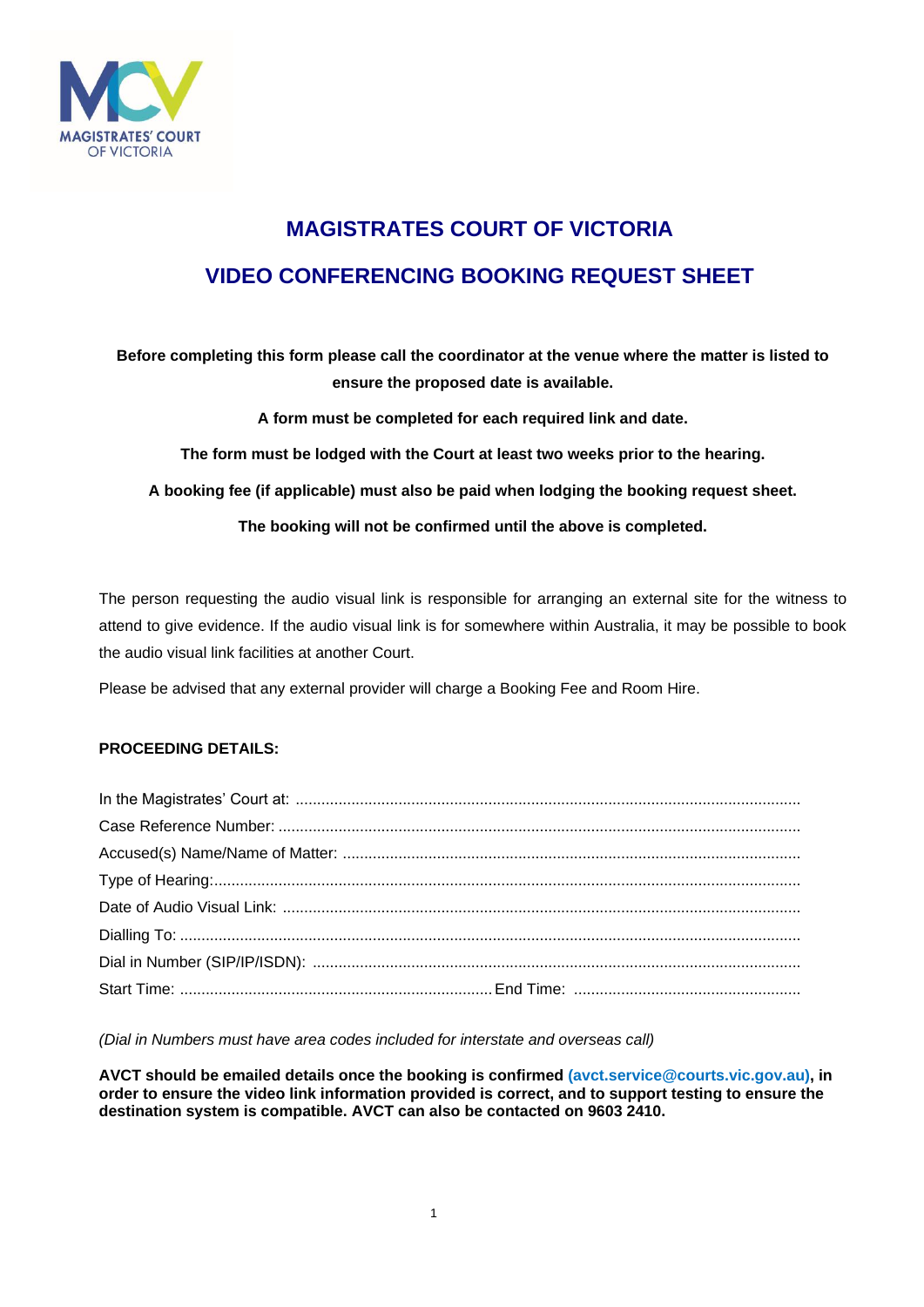# **CONTACT DETAILS FOR PERSON REQUESTING VIDEO LINK:**

# **VICTORIA POLICE ONLY:**

# **UNDERTAKING TO PAY COSTS OF VIDEO LINK**

I hereby request a video link and I undertake to pay the costs of the video link. I understand that the charges outlined are the relevant ISDN call charges; however, they do not include any charges by the engaged 3<sup>rd</sup> party provider.

**NOTE:** No booking for video link will be accepted without a signed undertaking for payment. If the party requesting the video link is a Police Officer, the District or Regional Commander must sign the undertaking.

# *CHARGES FOR VIDEO LINK*

#### **BOOKING FEE:**

A fee of \$82.50 (non-state government users) must be paid and the completed Booking sheet lodged with the Court **prior** to the booking being confirmed. This fee is NON REFUNDABLE. A booking fee of \$16.50 applies to state government users which will be centrally billed along with line charges after the link has been completed.

#### **LINE CHARGES IF ISDN DIALLED:**

| Local call             | \$8.80            | per hour                |
|------------------------|-------------------|-------------------------|
| Intrastate             | $$89.10$ per hour |                         |
| Interstate             | \$122.10 per hour |                         |
| International/Overseas |                   | \$242.00 per 15 minutes |

(No line charges are invoiced for SIP or IP calls)

# **AT LEAST 48 HOURS NOTICE MUST BE PROVIDED PRIOR TO CANCELLATION OR ELSE LINE CHARGES MAY BE INCURRED.**